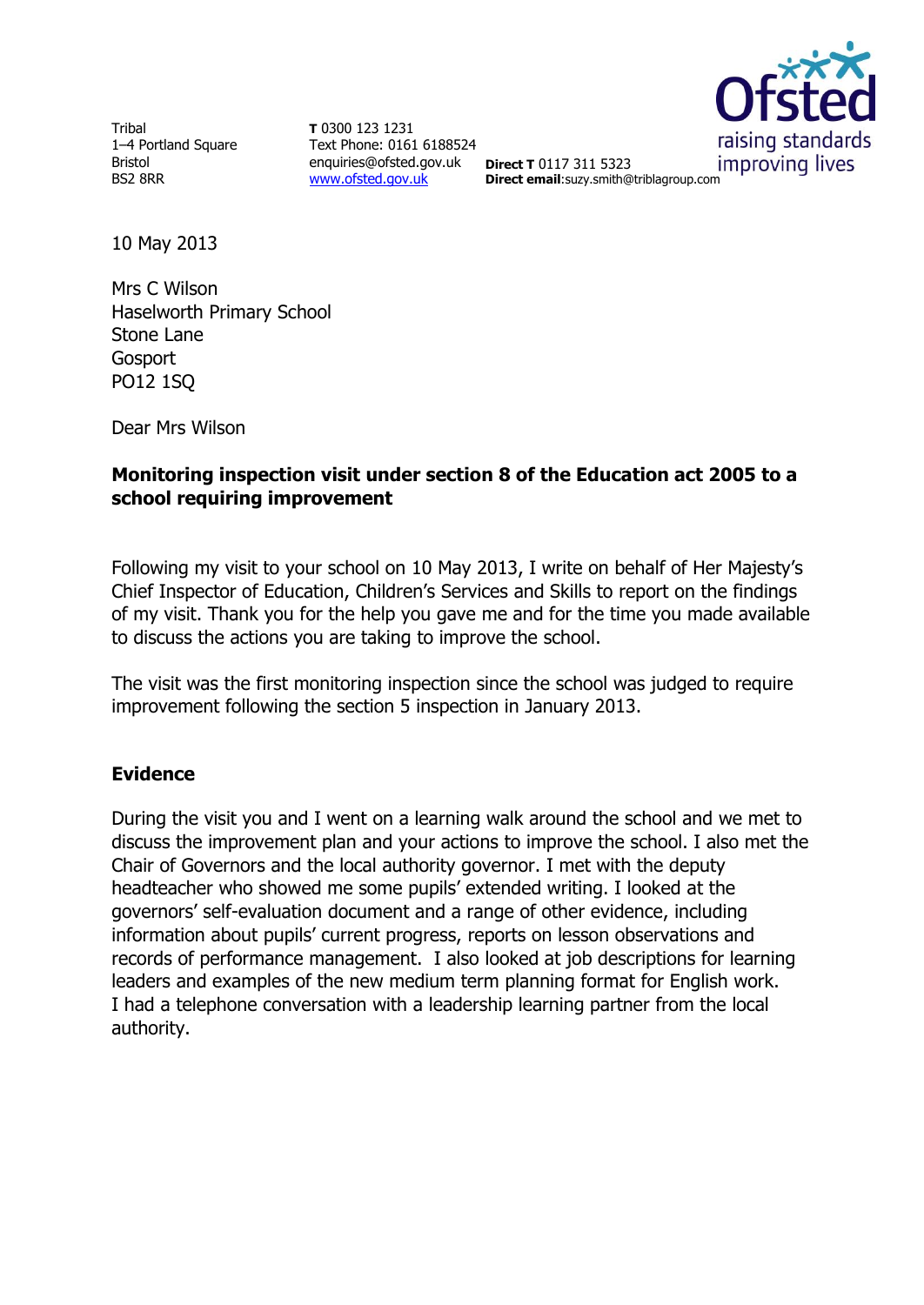

# **Context**

Since the previous inspection, there has been some restructuring of roles and responsibilities in the school. The previously acting deputy headteacher has now taken up the permanent position. The coordinator for special educational needs is sharing the post of teacher for the mixed age Year 1 and Year 2 class. The teacher for the reception year is currently on maternity leave.

# **Main findings**

You were appointed to the post of headteacher in September 2012 and you had already identified the areas for improvement in the school. The January 2013 inspection confirmed that pupils needed to make better progress. The local authority representative and the governors told me that the school had already started to improve before the last inspection. Since January improvement has accelerated. New and better approaches are established and are making a real impact on pupils' achievement.

Your main priority is rightly the improvement of day-to-day of teaching, planning, marking and assessment. Together with the deputy headteacher, you have developed a promising new approach to teaching extended writing. Sequences of lessons are now designed to provide a 'golden thread of learning' so that pupils fully understand the purpose, audience and format for their writing. There are useful built-in opportunities for pupils to edit their work and consolidate their learning at key points in the series of lessons. The new marking policy of 'pink for think; green for grow' is in place and pupils are benefiting from a better focus on what to do next to improve. School leaders and teachers are encouraging pupils to read more and also to improve their speaking skills and vocabulary through the 'Keep on Talking' and 'Talk Homework' initiatives. You have made sure that teachers have had appropriate training in approaches to guided reading and that more pupils are using the school library.

There is a regular cycle of lesson observations, and if lessons observed require improvement, you provide support and coaching and you also follow up with another observation. Your judgements on teaching have been validated by the local authority leadership and learning partner working with the school.

The school is rightly targeting current Year 5 and 6 groups in order to make sure they meet or exceed government floor standards in their Key Stage Two tests. Pupils at risk of underperforming are attending extra lessons and getting additional help. You are also making sure that pupils in other year groups are making good progress: there is a much improved system in place to track all pupils' progress every halfterm and teachers now come to pupil progress meetings thoroughly prepared. As a result, teachers are able to pitch their lessons with enough challenge and they can easily identify individual pupils who need to catch up. Changes to the roles and responsibilities of school leaders are contributing to the rapid improvements in the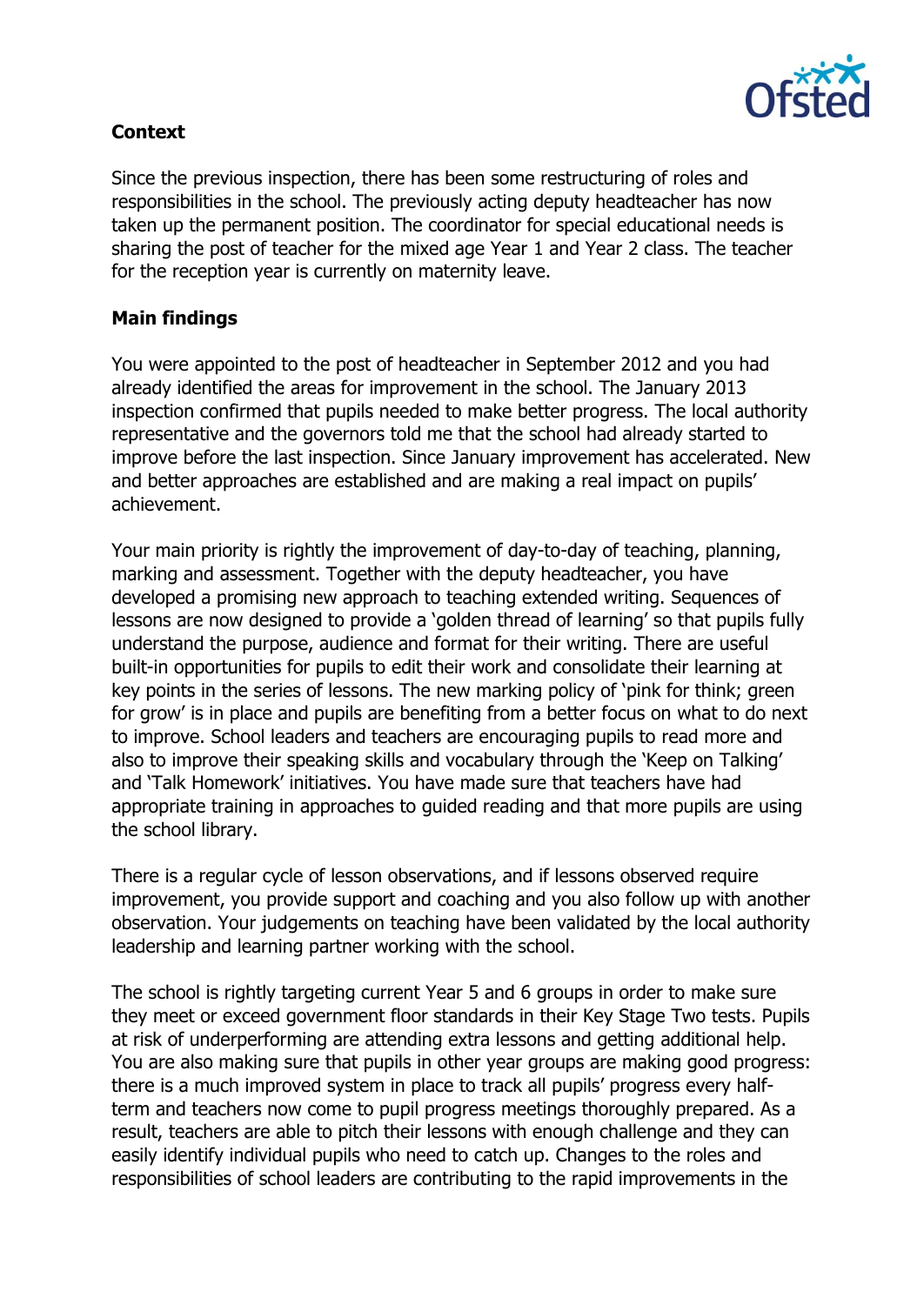

school. You have changed the role of subject leader to 'leader of learning' in order to ensure that pupil progress is everyone's top priority.

You are continuing to increase involvement of parents in the school. More parents are attending the regular coffee morning, the website has been made more welcoming and the regular newsletter provides valuable opportunities to celebrate successes with parents. You have improved links with the destination secondary school and pupils' aspirations are being raised through better displays of pupils' achievements and their work. There are more opportunities for pupils to present their work 'in the spotlight', which is also helping to improve their speaking and listening skills.

Governors continue to provide effective support and challenge for the school. They have changed the committee structure, enabling the chair of governors to maintain the focus on becoming a good school. Governors have taken every opportunity to develop their skills through training and have a sound understanding of what needs to be done to improve the school.

Senior leaders and governors are taking effective action to tackle the areas requiring improvement identified at the recent section 5 inspection. Following the visit to the school, I recommend that further action is taken to:

- continue the focus on improving pupils' speaking, reading and writing skills in order to increase their vocabulary and ability to express themselves fluently and accurately
- accelerate the pace of improvement by ensuring that all the leaders of learning provide consistent challenge to their teams.

I will continue to monitor the school until its next section 5 inspection. My next visit in the autumn term will include an opportunity to evaluate the school's work on speaking, reading and writing and a review of the impact of the learning leaders on teaching and pupil progress.

# **External support**

The school has benefited from a range of support from the local authority, including advice from specialist leaders of education and links with local schools through the Pioneer Teaching Alliance. You are making sure that this support targets exactly those areas which will make the most difference. You are also ensuring that the support builds capacity within your own staff, so that the improvements can be sustained. I recommend that this careful targeting of support continues.

I am copying this letter to the Chair of the Governing Body and the Director of Children's Services for Hampshire.